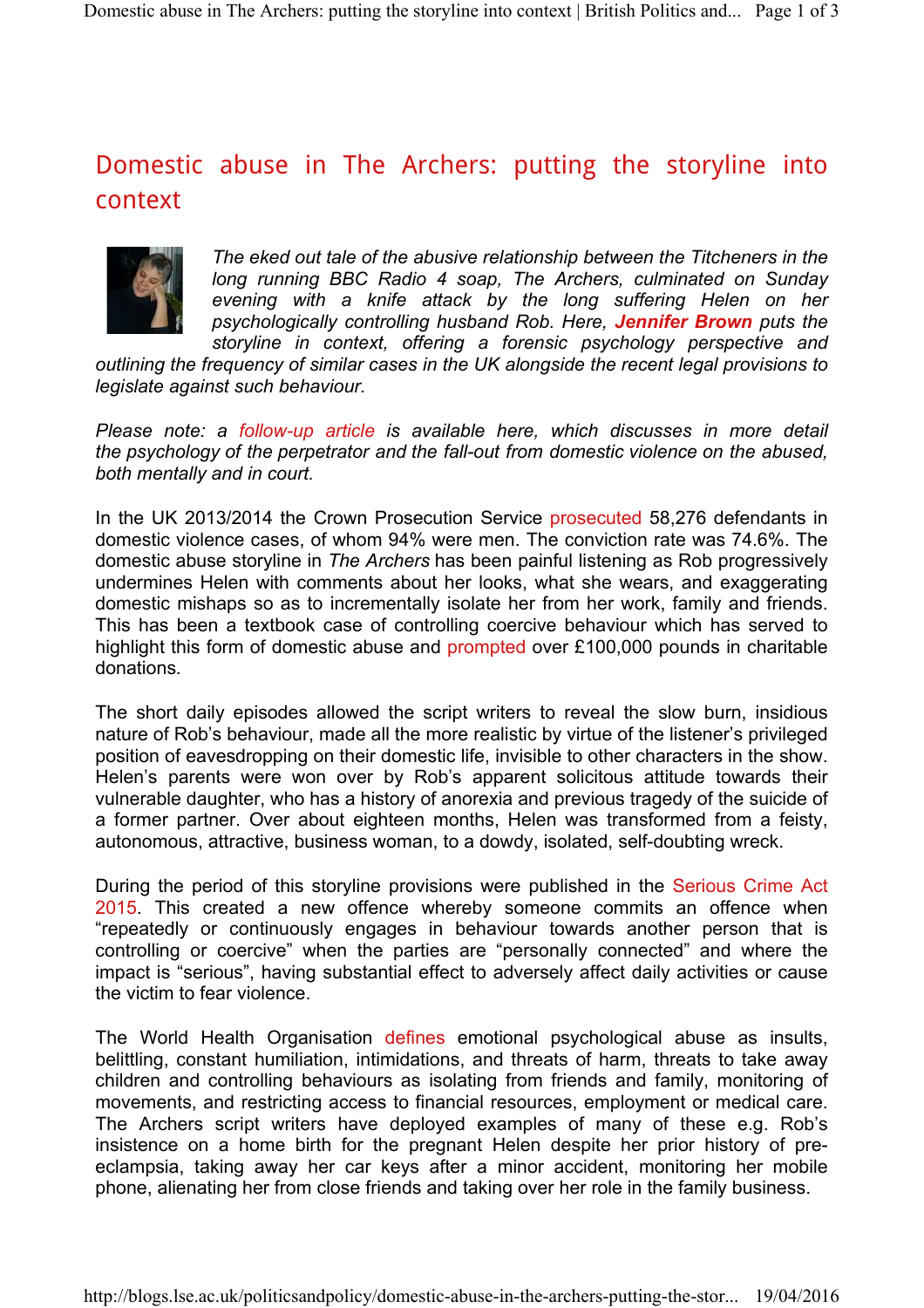The World Health Organisation also found from a multi-site survey of 24,000 women in ten countries, a prevalence rate of between 20-75% of a partner experiencing an emotionally abusive episode. It was her recent meeting with her husband's former wife that confirmed the problem lay with Rob, not Helen, and it was the fact he was not going to change which prompted her to leave. It was this attempt that lead to the knife attack and Helen's arrest for wounding, although the exact details remain unclear.

In the UK, figures from the Office for National Statistics suggest that domestic homicide is not an unusual occurrence, although more frequently it is the woman who is killed. In 2013/14, 23 men were killed by their partners (mostly with a sharp instrument) compared to 85 women. Elizabeth Gilchrist talks about "intimate terrorism" where the abuse is perpetrated by men on their partners and that this is a ubiquitous phenomenon crossing all social classes and groups. Perpetrators often suffer a narcissistic personality disorder, are emotionally volatile and have early attachment problems inhibiting their ability to form loving and healthy adult relationships. Dysfunctional attachment in childhood may be carried over into adult life and replicated in conflictual and abusive intimate relationships. Beliefs that support men's coercive control, include their right to discipline a woman for inappropriate conduct (Rob's claim he intervened to moderate Helen's looks because she was 'flaunting' herself); sexual intercourse is his right in marriage (Rob insisting on sex when Helen signaled she did not want this); sexual activity being a marker of masculinity (Rob's ideas about forceful sex).

Frustrated listeners might think: why not just leave? Research suggests that women don't do so because of fear of retaliation, concern for their children (Rob's threat to send Helen young son Henry to his old school), hope that the partner will change. Helen's apparent recourse to violent resistance is a "distinct female response", according to Gilchrist and colleague Mark Kebbell. But is this what happened? The ambiguity of the episode might suggest another phenomenon, that of family annihilation or familicide. This is an extreme form of domestic violence where a partner murders their whole family. Helen appears to have reacted after Rob threatens Henry. The paramedic indicated that the knife wounds "were the business" and Rob had tried to persuade Helen to kill herself. Did Rob self-inflict some of his injuries as his own suicide attempt? Risk factors for familicide include prior domestic abuse, a step-child in the home, threat of estrangement and availability of a weapon, all present in the Archers scenario.

Helen's options, as described by legal experts, best lie with self-defence, hopefully resulting in an acquittal. With the recent revelation of Rob's survival he may yet be charged with the new controlling or coercive behaviour offence and if convicted serve up to a five year custodial prison sentence. In either scenario there will be need for a forensic psychologist expert report as predictability the accounts of both parties will be contradictory. Helen will find it difficult to evidence her abuse, not least because of Rob's apparent charm and concern: potential jurors will need to be swayed by her answers to the question on why didn't she leave if such abuse did take place. As a recent report by Her Majesty's Inspectorate of Constabulary demonstrates, the police do not have a good record in responding to domestic violence and often officers lack the skills and knowledge to engage confidently and competently with victims. Therefore, this story still has a long way to go yet.

## **About the Author**

**Professor Jennifer Brown** is Co-Director of the Mannheim Centre for Criminology, Department of Social Policy at the London School of Economics. She has recently edited